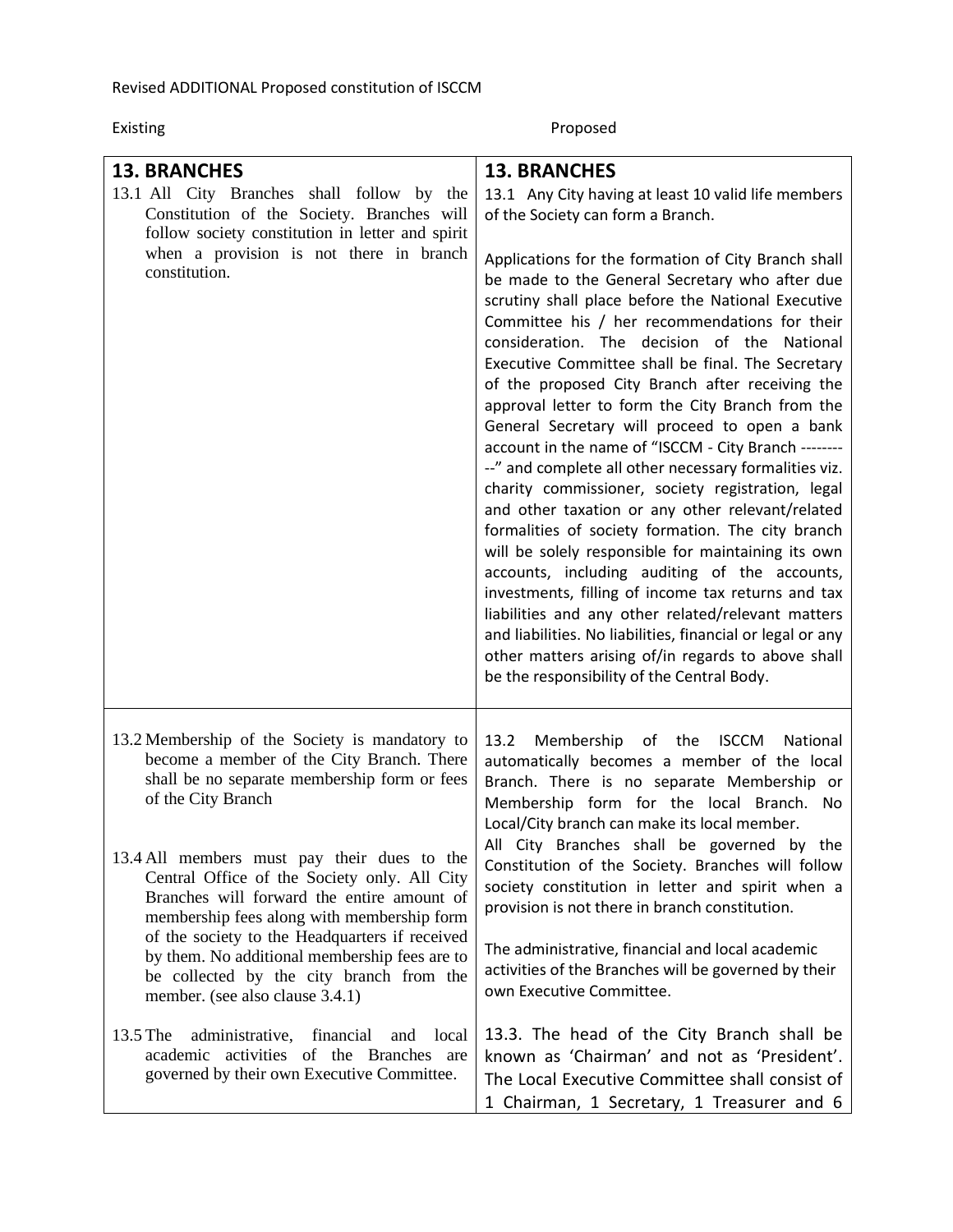Committee members.

13.3.1 City branch can form their local committees for regulating and conducting various affairs at their city level. The details of such committees should be sent to the center and uploaded in the Branch management system. It will strictly follow the rules laid down in the constitution. They can have coopted members to form their committees and also for conduction of various activities at local level.

13.3.2 A copy of the Branch letterhead containing the names of city branch office bearers should be sent to the center within one month of constitution of a new body and also be uploaded in the Branch Management system.

13.3.3. The Local Executive Committee shall hold its executive meeting at quarterly intervals in a given year or more often if required.

13.3.4 The Local Executive Committee shall maintain proper records of the minutes of their executive committee meeting and annual general body meeting.

13.3.5 All members must pay their dues to the Central Office of the Society only. All City Branches will forward the entire amount of membership fees along with membership form of the society to the Headquarters if received by them. No additional membership fees are to be collected by the city branch from the member.

13.3.6 Center will send 50% of the membership fees as city branch share if the city branch is submitting its audited account regularly. Local body cannot charge extra fees related to membership.

13.3.7 The share will be paid by the Centre only if the city branch had completed all compliances like submission of audit report, election report, and branch report to the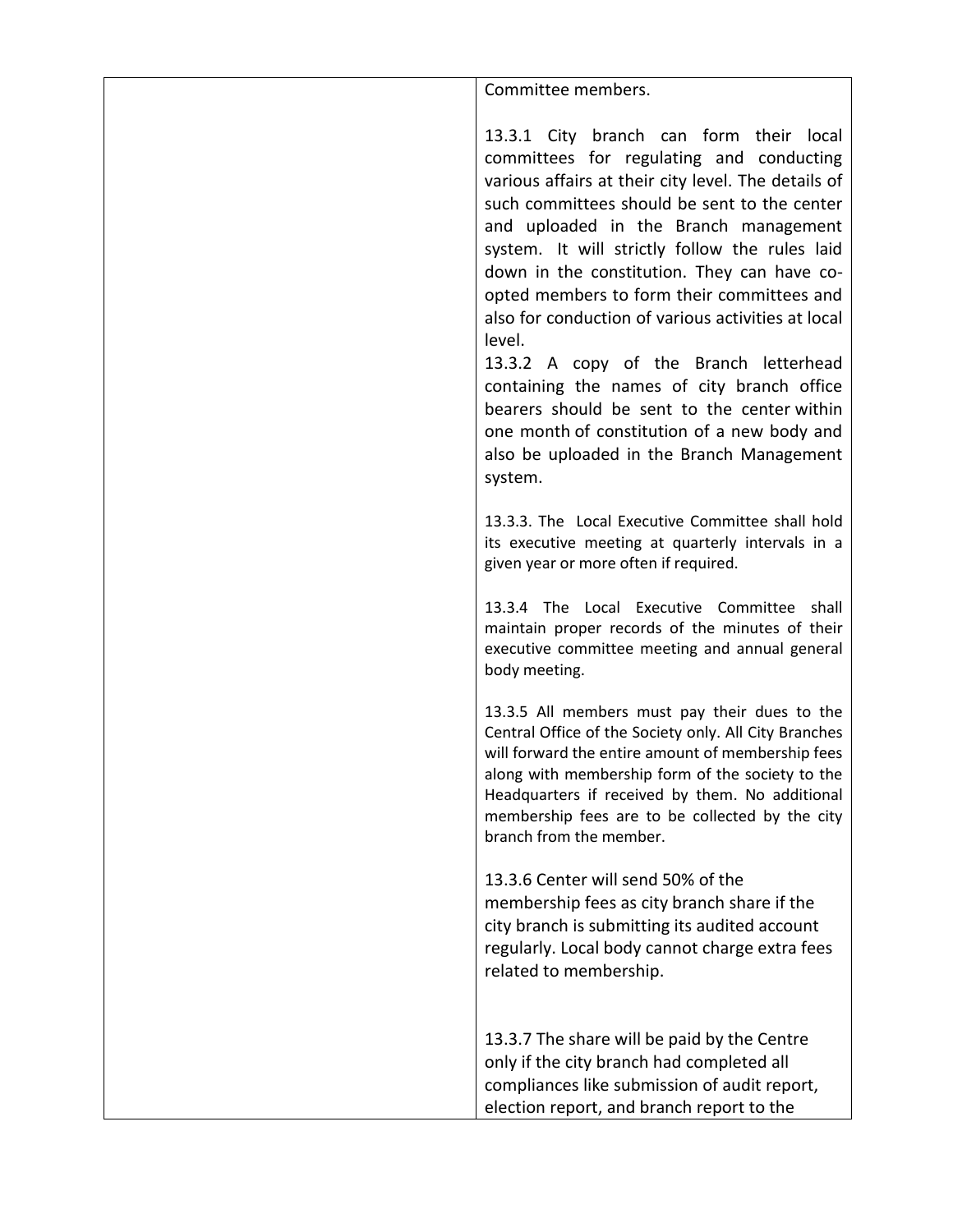| centre by 31 <sup>st</sup> December. There will be no                                                                                                                  |
|------------------------------------------------------------------------------------------------------------------------------------------------------------------------|
| carry forward of the branch share.                                                                                                                                     |
|                                                                                                                                                                        |
| 13.3.8 City branch members will be entitled for                                                                                                                        |
| all the privileges applicable from the center.                                                                                                                         |
| Lifelong subscription of soft copy of the journal                                                                                                                      |
|                                                                                                                                                                        |
| 13.3.9 Will get discount in national / Local<br>conference registration fees if their email and<br>mobile numbers are updated with the BMS<br>and the center database. |
| 13.3.10 Through members login in the website                                                                                                                           |
| can have additional accesses                                                                                                                                           |
| Life members have the Right to vote and                                                                                                                                |
| contest in elections                                                                                                                                                   |
|                                                                                                                                                                        |
| 13.4.                                                                                                                                                                  |
| 13.4.1 Free access to webcasts                                                                                                                                         |
| They can apply for research grants.                                                                                                                                    |
| Paediatricians and nurses can also be a part of                                                                                                                        |
| city branch if they are registered with the                                                                                                                            |
| National Body.                                                                                                                                                         |
|                                                                                                                                                                        |
| 13.4.2 City branch preferably should have a                                                                                                                            |
| fixed address after at least two years of its                                                                                                                          |
| formation.                                                                                                                                                             |
|                                                                                                                                                                        |
| 13.4.3 Every branch will promote academic,                                                                                                                             |
| educational and research activity in their                                                                                                                             |
| branch. A minimum of two academic activities                                                                                                                           |
| in a year is mandatory. The attendance and                                                                                                                             |
| details<br>of<br>the<br>meetings<br>along<br>with                                                                                                                      |
| photographs should be uploaded in the branch                                                                                                                           |
| management system of their own city. All                                                                                                                               |
| educational and research activities should also                                                                                                                        |
| be loaded in the Branch management system.                                                                                                                             |
|                                                                                                                                                                        |
|                                                                                                                                                                        |
| 13.5.1 Each City Branch must Upload/submit an                                                                                                                          |
| Annual Report of its activities in each calendar                                                                                                                       |
| year, as well as a copy of its audited accounts in<br>the Branch Management System and also to the                                                                     |
| National Secretariat before 31 <sup>st</sup> of Dec. every year.                                                                                                       |
| Branch will send their audited accounts,                                                                                                                               |
| minutes of the meetings held, annual report to                                                                                                                         |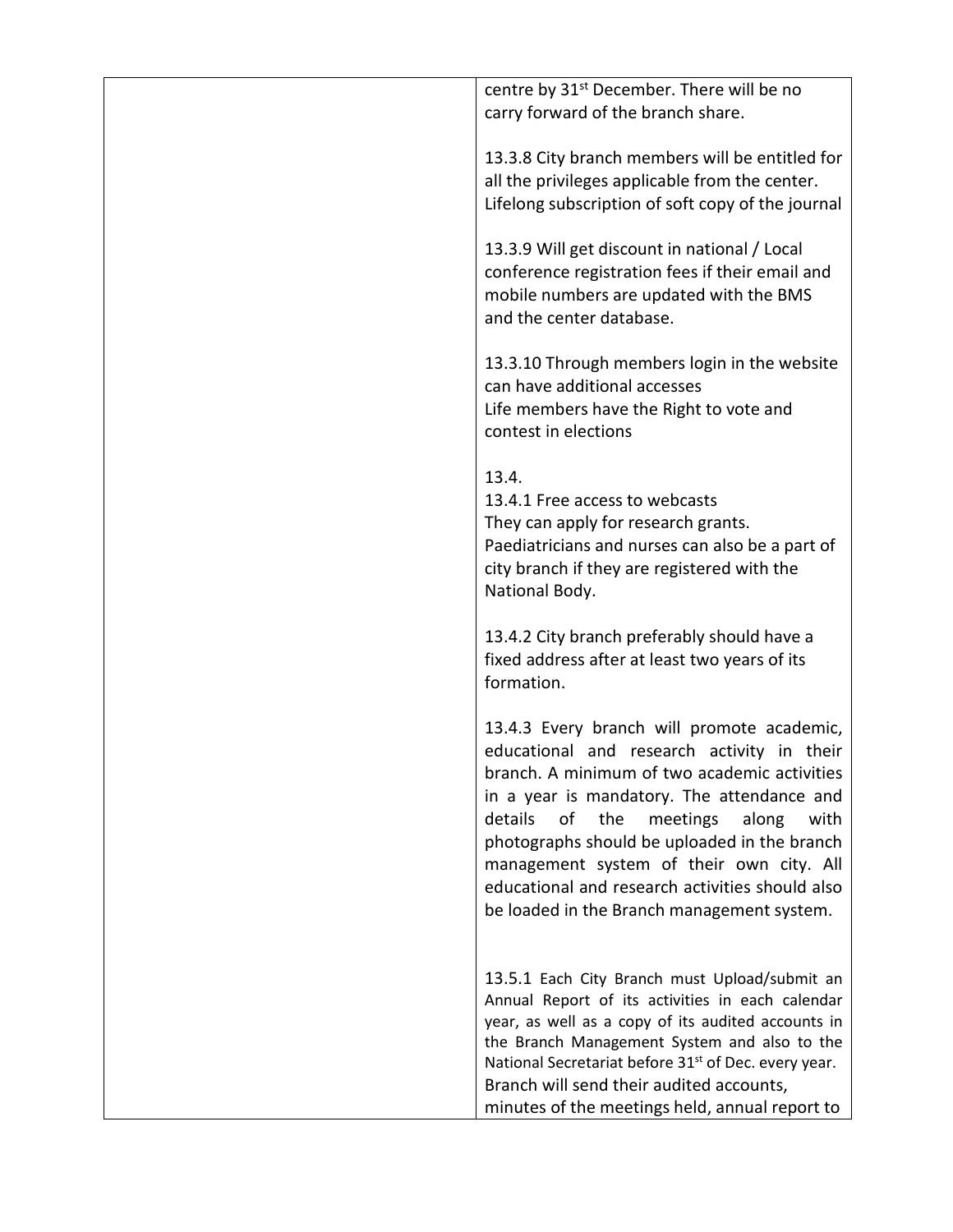the center before 31<sup>st</sup> Dec. every year Same needs to be uploaded with the BMS. All publications related to city branch should also be updated in the Branch Management System

13.5.2 Branch Management system of the city needs to be updated on regular bases by the chairman and secretary with members email addresses and mobile numbers as mandatory. The City Branch may organize local academic activities in any sub-specialty of Critical Care Medicine. The central office shall not be responsible for providing any form of financial assistance to hold these academic activities.

13.6.1 All proceeds of registration and sponsorship must be deposited in official registered local ISCCM branch account. If the national conference has been planned by the center in a city, where there is a city branch of ISCCM then the local city branch of ISCCM cannot hold state, zonal conference, meetings seminars, workshops, and symposia. the local branch can only conduct regular monthly academic activities of no more than 100 delegates. The City Branch will not sponsor/cosponsor/advertise for any organization with similar ideology for any academic/ Non-Academic programs without prior written approval of the National Executive Committee.

13.7. The local city branch will not share the ISCCM patented logo with any other Organisation without prior written permission from President, General Secretary. the local branch of ISCCM is permitted to use the logo in local ISCCM official functions, local meeting, local seminars, CME, workshop provided the registration amount and sponsorship amount is been deposited in local official registered ISCCM bank account.

13.7.1The National Executive Committee at any given time reserves the rights to discuss / scrutinize / question any such sponsorship / cosponsorship by the City Branch which has worked against the interest of the Society. The Chairperson and Secretary of the concerned City Branch in which case, will be called to the National Executive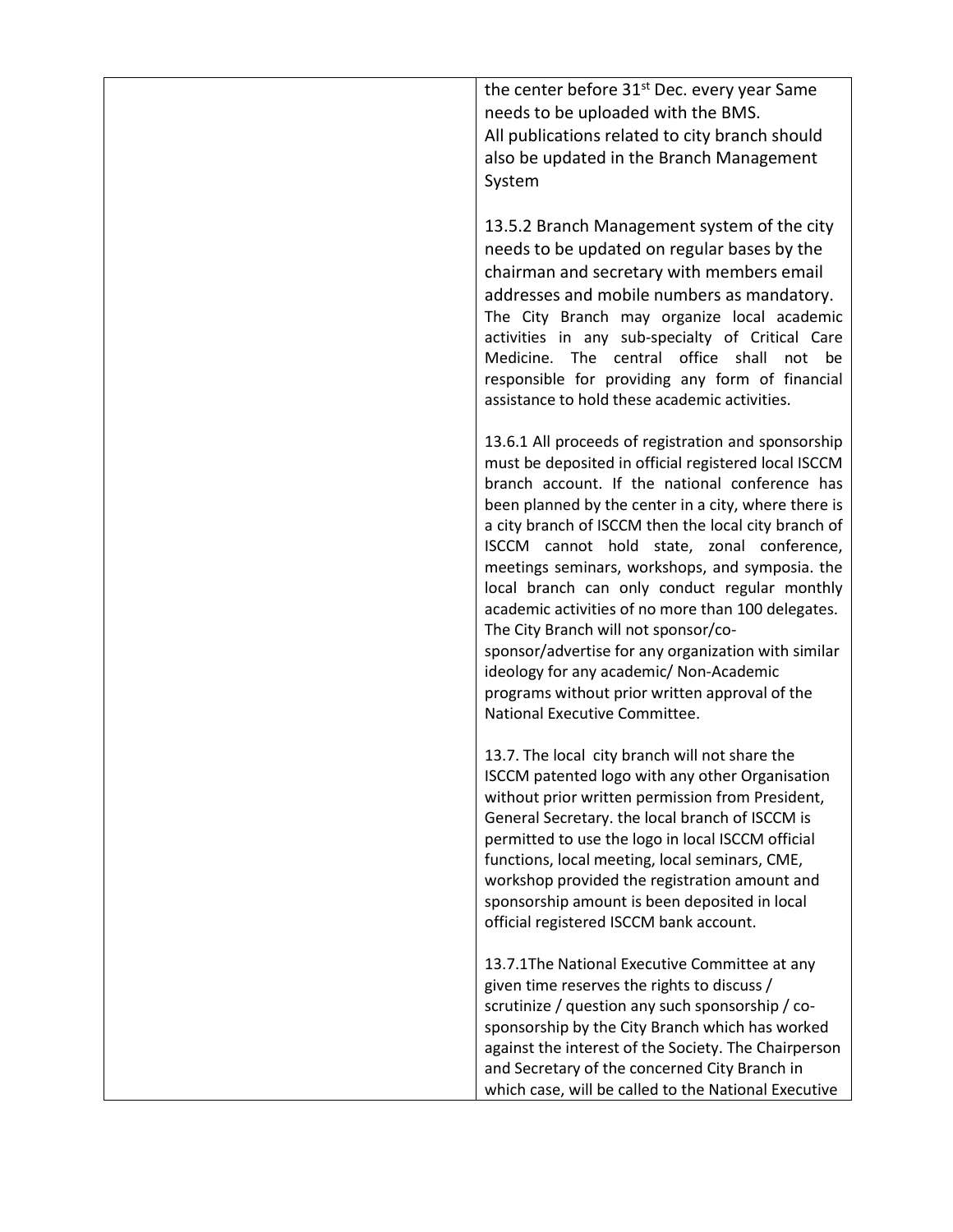Committee for investigation. The matter after due investigation in the National Executive Committee meeting, if some prima facie is found by 2/3 majority of the attending members, the matter will be referred to the General Body for necessary course of action/ measures. The decision taken at the General Body Meeting will be final and binding on the concerned city branch.

13.7.2 Once the AGM is over, until the next AGM if any matter arises and needs intervention, scrutiny and action will be taken by the center ISCCM executive committee with 2/3 majority.

13.8.1 Use of ISCCM Logo By Branches: As a member everyone has got the right to use the ISCCM logo for creative academic activities. The permission has to be taken directly from the center for brand use. The details of the activities have to be sent in advance to the center for permission. Permission will be granted after due approval of President, general secretary. An amount of Rs. 50,000/ will be charged and deposited to centre ISCCM account as endorsement charges. the proof of collection and deposition has to be sent to the center for record keeping purpose.

if any other organisation apart from ISCCM wishes to take endorsement of isccm and use its logo for meeting, seminar, state conference, national conference, workshop then the organisation needs to pay an endorsement fee to ISCCM center as follows:

1) local meeting, seminar, CME, workshop, conference: Rs. 50,000/- fifty thousand only rupees INR

2) state, zonal meeting , conference, seminar, cme, workshop: Rs. 75000/- seventy five thousand rupees INR

3) National meeting, CME, conference, workshop, CME: 1,00,000/- one lac rupees only.

13.8.2 For all ISCCM city branch activities all collection money should be deposited with city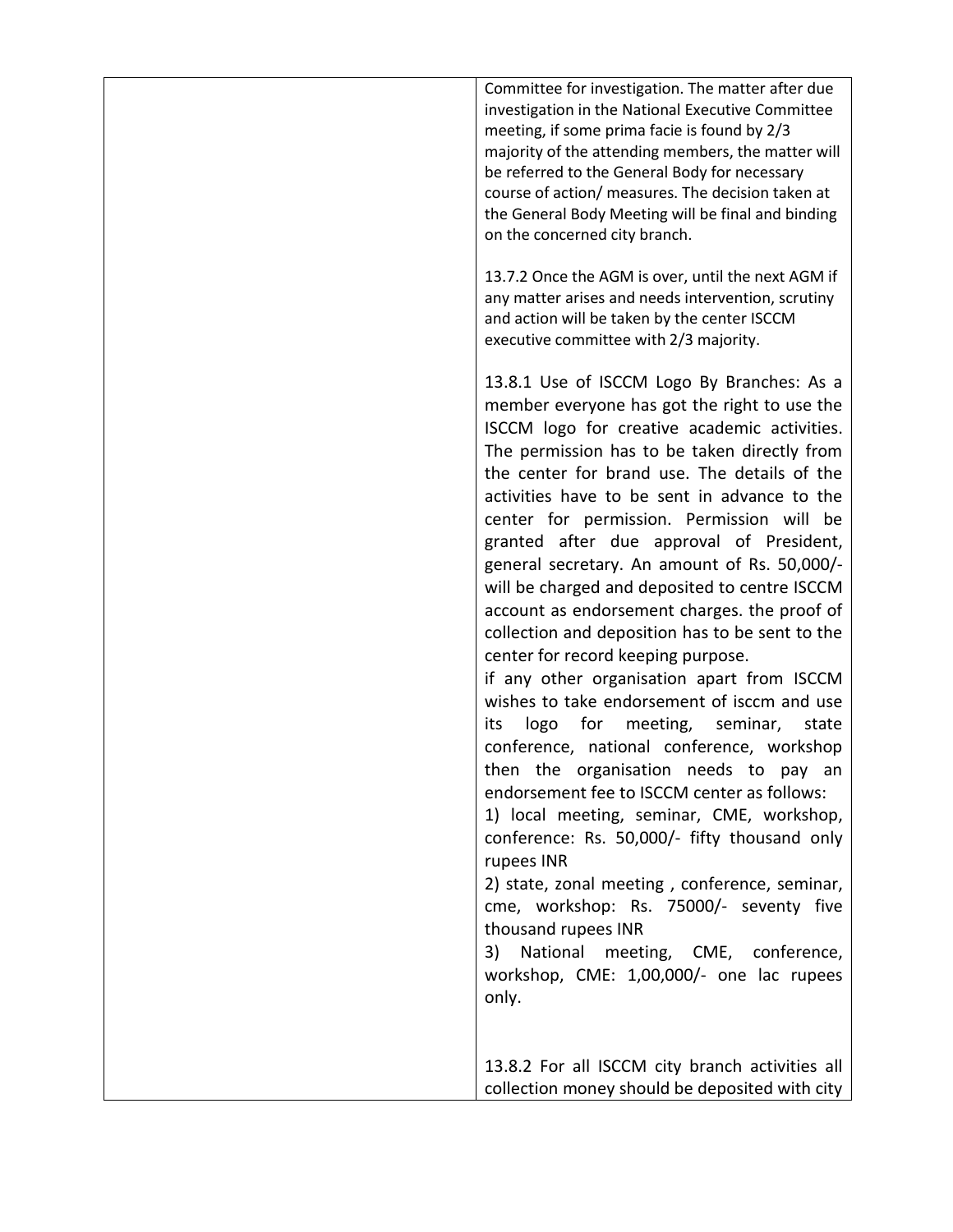| branch account only, no separate account<br>should be opened at any cost for different<br>purposes. The signing authorities and city<br>branch account remains the same.<br>13.8.3 A member wishing to resign his / her<br>membership shall send a written<br>communication to the general secretary.                                                                                                                                                                                                                                                                                                                                                                                                                                        |
|----------------------------------------------------------------------------------------------------------------------------------------------------------------------------------------------------------------------------------------------------------------------------------------------------------------------------------------------------------------------------------------------------------------------------------------------------------------------------------------------------------------------------------------------------------------------------------------------------------------------------------------------------------------------------------------------------------------------------------------------|
| 13.8.4 Membership fees paid by the members<br>to the society is not refundable and the name<br>of such member shall be removed from the<br>membership register after approval by the<br>national executive committee in its regular<br>meeting.                                                                                                                                                                                                                                                                                                                                                                                                                                                                                              |
| Membership<br>13.8.5<br>suspension<br>against<br>Misconduct: Centre can take a decision of<br>suspension of membership of any member<br>when 2/3rd of the city branch members gives<br>evidence of misconduct in writing against him<br>or her which shows interest against the<br>society. As per the constitution of the society<br>any unacceptable or improper behavior, by a<br>member which can create harm to the society<br>will be considered as misconduct. If center<br>receives any compliant from local member<br>with support of 2/3 city branch life members,<br>this compliant will be scrutinize by center &<br>appropriate action will be taken after detail<br>report of observer appointed by center with<br>EC mandate. |
|                                                                                                                                                                                                                                                                                                                                                                                                                                                                                                                                                                                                                                                                                                                                              |
| 13.9. BRANCH MANAGEMENT SYSTEM (BMS)<br>ISCCM is growing every year, after 24 years it<br>has more than 10000 members with 76<br>branches all over the country. With the<br>increase in the number of branches and<br>passage of time it was felt that other than few<br>branches the activities, participation and<br>involvement of other branches with centre are<br>decreasing. It was also felt that their<br>involvement in<br>National<br>election<br>is<br>decreasing. Hence the Idea of this Branch                                                                                                                                                                                                                                 |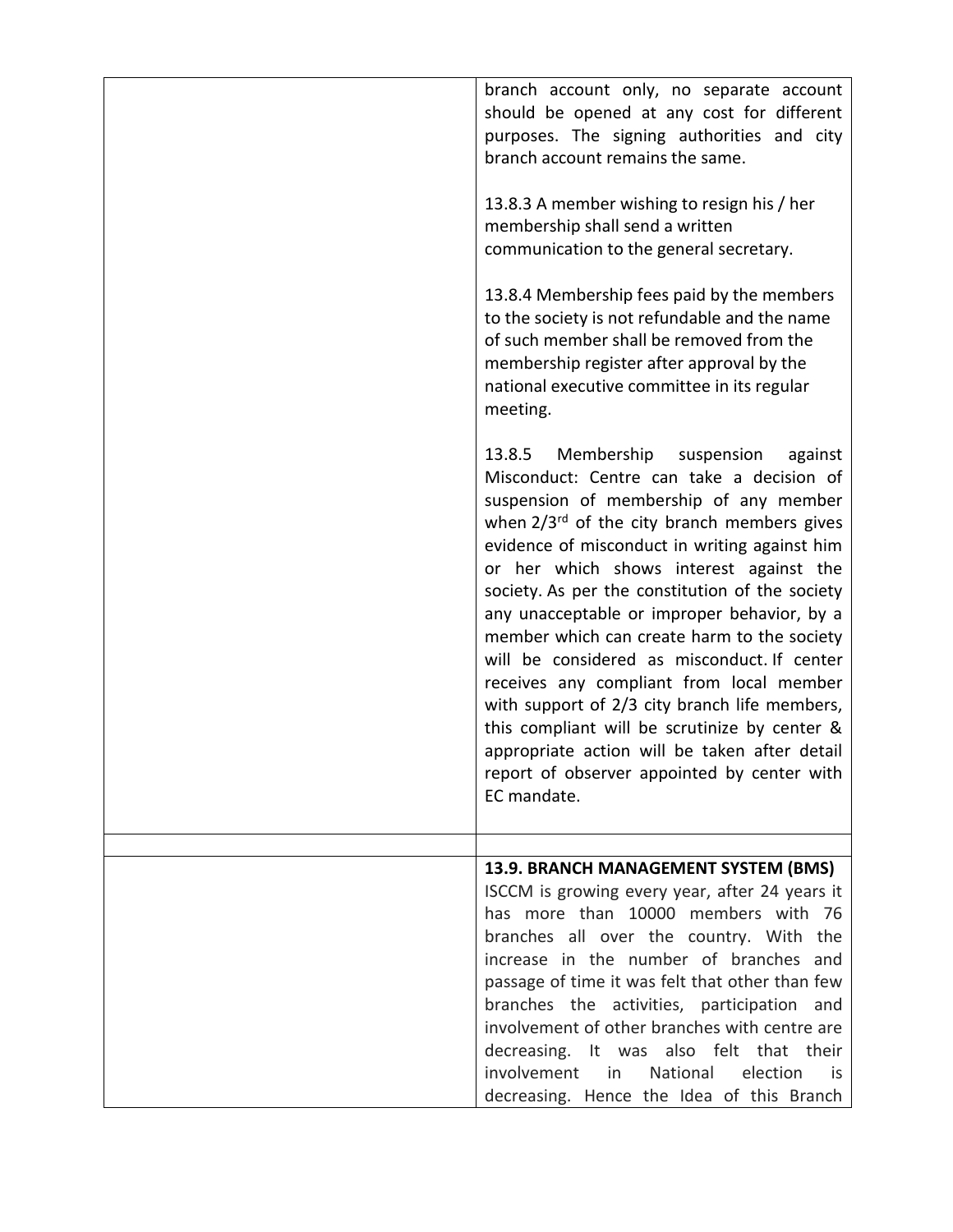|                                                   | Management system (BMS) was launched.<br>Branches were made with a motive to evenly |
|---------------------------------------------------|-------------------------------------------------------------------------------------|
|                                                   | spread out the knowledge of critical care and                                       |
|                                                   | ISCCM activities all over the country. Branches                                     |
|                                                   | were given the rights to organise their own                                         |
|                                                   | academic and social activities and also to                                          |
|                                                   | organise the National Conference. Branch                                            |
|                                                   | constitution was also made to maintain                                              |
|                                                   | uniformity. All branch activities along with                                        |
|                                                   | their audit report is submitted to the centre                                       |
|                                                   | annually. It is the centre's job to review the                                      |
|                                                   | branch activities annually. Credentials are                                         |
|                                                   | given accordingly depending upon<br>the                                             |
|                                                   | involvement of branches with the centre and                                         |
|                                                   | other activities.                                                                   |
|                                                   | Through branch management system (BMS)                                              |
|                                                   | every branch is linked directly to the centre.                                      |
|                                                   | Instead of centre, the stakeholder is now the                                       |
|                                                   | branch. The chairman and secretary of the                                           |
|                                                   | branch has open access to upload and de-load                                        |
|                                                   | in their webpages assigned. They have                                               |
|                                                   | freedom of uploading all their activities,                                          |
|                                                   | election results, audit reports on their own.                                       |
|                                                   | They can conduct their city branch election                                         |
|                                                   | also through that. Every branch member has                                          |
|                                                   | got an access right to the BMS so that they can                                     |
|                                                   | give their feedback. Grievances against the                                         |
|                                                   | branch, member or centre can also be put                                            |
|                                                   | through branch management system.                                                   |
|                                                   | Overall BMS was developed to make the two-                                          |
|                                                   | way communication better between branches                                           |
|                                                   | and centre in a much smoother way. Branch                                           |
|                                                   | and Individual participation in central activities                                  |
|                                                   | to increase. An absolute transparent state can                                      |
|                                                   | be maintained between the branch and the                                            |
|                                                   | centre. Branch activities can be directly loaded                                    |
|                                                   | and website can be directly handled by the                                          |
|                                                   | branch themselves. A competitive attitude can                                       |
|                                                   | be developed amongst branches so that ISCCM                                         |
|                                                   | progresses faster.                                                                  |
|                                                   |                                                                                     |
| <b>ELECTIONS</b><br>13.11                         | <b>ELECTIONS</b><br>13.11                                                           |
| 13.11.1<br>The new executive committee shall take | <b>CITY BRANCH ELECTIONS</b>                                                        |
| office immediately after the Annual               | ( Note: Dates , timing , intimation notices, tenure                                 |
| General Body Meeting of the Branch.               | period are subject of modification in next EC)                                      |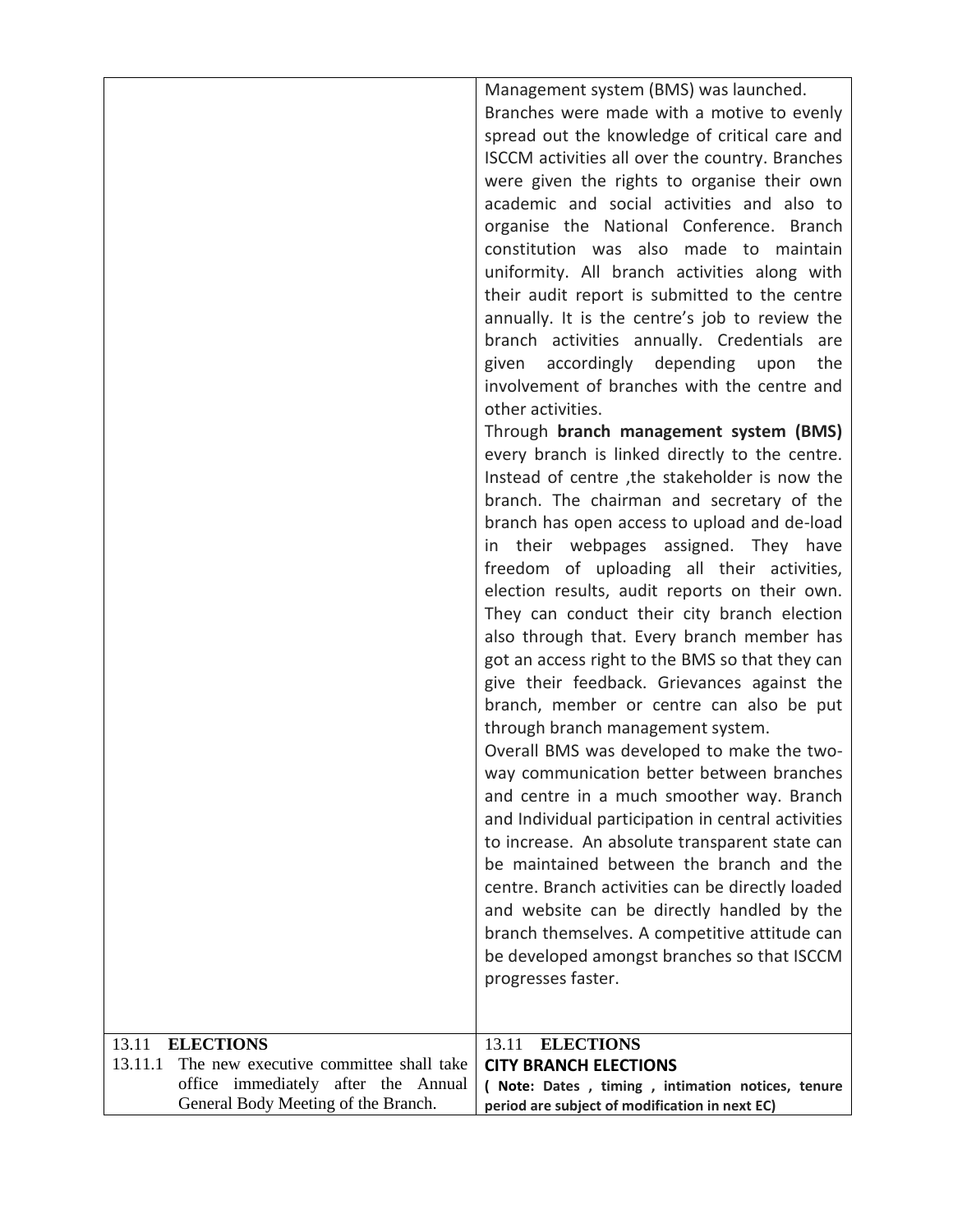| 13.11.2 | The Executive Committee shall hold its<br>executive meeting at quarterly intervals in<br>a given year or more often if required.                                                                                                                                                                                                                                                                                                                                                                                                                                                                                                                                                                                                                                     | 13.11.1 In 2017, Center has decided to support<br>all city branch with electronic voting system as<br>a complimentary service.                                                                                                                                                                                                                                                                                                                                                                                                                                                                                                                                                                                                                                                                                                                                                                                                                                                                                                                                                                                                                                                                                                                                                                                                                                                                                                                                                                                                                                                                                                                                                                   |
|---------|----------------------------------------------------------------------------------------------------------------------------------------------------------------------------------------------------------------------------------------------------------------------------------------------------------------------------------------------------------------------------------------------------------------------------------------------------------------------------------------------------------------------------------------------------------------------------------------------------------------------------------------------------------------------------------------------------------------------------------------------------------------------|--------------------------------------------------------------------------------------------------------------------------------------------------------------------------------------------------------------------------------------------------------------------------------------------------------------------------------------------------------------------------------------------------------------------------------------------------------------------------------------------------------------------------------------------------------------------------------------------------------------------------------------------------------------------------------------------------------------------------------------------------------------------------------------------------------------------------------------------------------------------------------------------------------------------------------------------------------------------------------------------------------------------------------------------------------------------------------------------------------------------------------------------------------------------------------------------------------------------------------------------------------------------------------------------------------------------------------------------------------------------------------------------------------------------------------------------------------------------------------------------------------------------------------------------------------------------------------------------------------------------------------------------------------------------------------------------------|
| 13.11.3 | The Executive Committee shall maintain<br>proper records of the minutes of their<br>executive committee meeting and annual<br>general body meeting                                                                                                                                                                                                                                                                                                                                                                                                                                                                                                                                                                                                                   | 13.11.2 All city branches shall hold elections<br>every 2 years. City Branch Secretary will<br>announce election between 15 <sup>th</sup> to 30 <sup>th</sup> Nov.<br>He will inform each member a list of vacancies                                                                                                                                                                                                                                                                                                                                                                                                                                                                                                                                                                                                                                                                                                                                                                                                                                                                                                                                                                                                                                                                                                                                                                                                                                                                                                                                                                                                                                                                             |
|         | 13.11.4 Executive committee of the City Branch<br>will<br>constituted<br>either<br>be<br>by<br>representation from individual hospital, if<br>so possible; by rotation every two years<br>or through local elections to<br>all<br>committee posts every two years. The<br>dates of election will be the same as for<br>the National Executive Committee posts<br>every year. The result of which will be<br>communicated<br>by<br>the<br>Chairman/SECRETARY of the respective<br>City Branch to the General Secretary by<br>30th November of each year.<br>It is the responsibility of city branch to<br>conduct election every two years, failing<br>the office bearers OF LOCAL<br>which<br>CITY BRANCH will be debarred from<br>contesting the national election. | in the Executive Committee and<br>invite<br>for<br>these<br>The<br>nominations<br>vacancies.<br>nomination paper will contain the candidate's<br>name, address and the post for which<br>the candidate is nominated, He should be<br>proposed by one valid member and duly<br>signed by the Proposer and the candidate,<br>signifying his/her willingness to stand for the<br>election and to serve on the Executive<br>Committee if elected.<br>13.11.3 Before the election starts an election<br>officer will be appointed by the center (Non-<br>EC, Non-Contesting), belongs to the same city<br>branch who will scrutinize and conduct the<br>entire election.<br>13.11.4 If there is any doubt in the candidature<br>of the applicant, by the appointed election<br>officer, the nomination Papers should be sent<br>to the center through E-mail for Scrutiny.<br>In that case the validity of the member will be<br>checked at the central level.<br>13.11.5 At least one-year membership is<br>mandatory to have a voting right in the city<br><b>Branch elections</b><br>13.11.6 Canvassing in any form will result in<br>automatic disqualification from the election<br>process. This includes emails, SMS, social<br>media etc.<br>13.11.7 The result of the election has to be<br>communicated by the Chairman of the respective<br>City Branch to the General Secretary. The results<br>should be informed ASAP of announcement of<br>elections results which will also be called<br>completion of election process.<br>13.11.8 The full details of the results of the<br>election will be submitted to the EC and<br>uploaded with Branch Management System<br>for its approval. |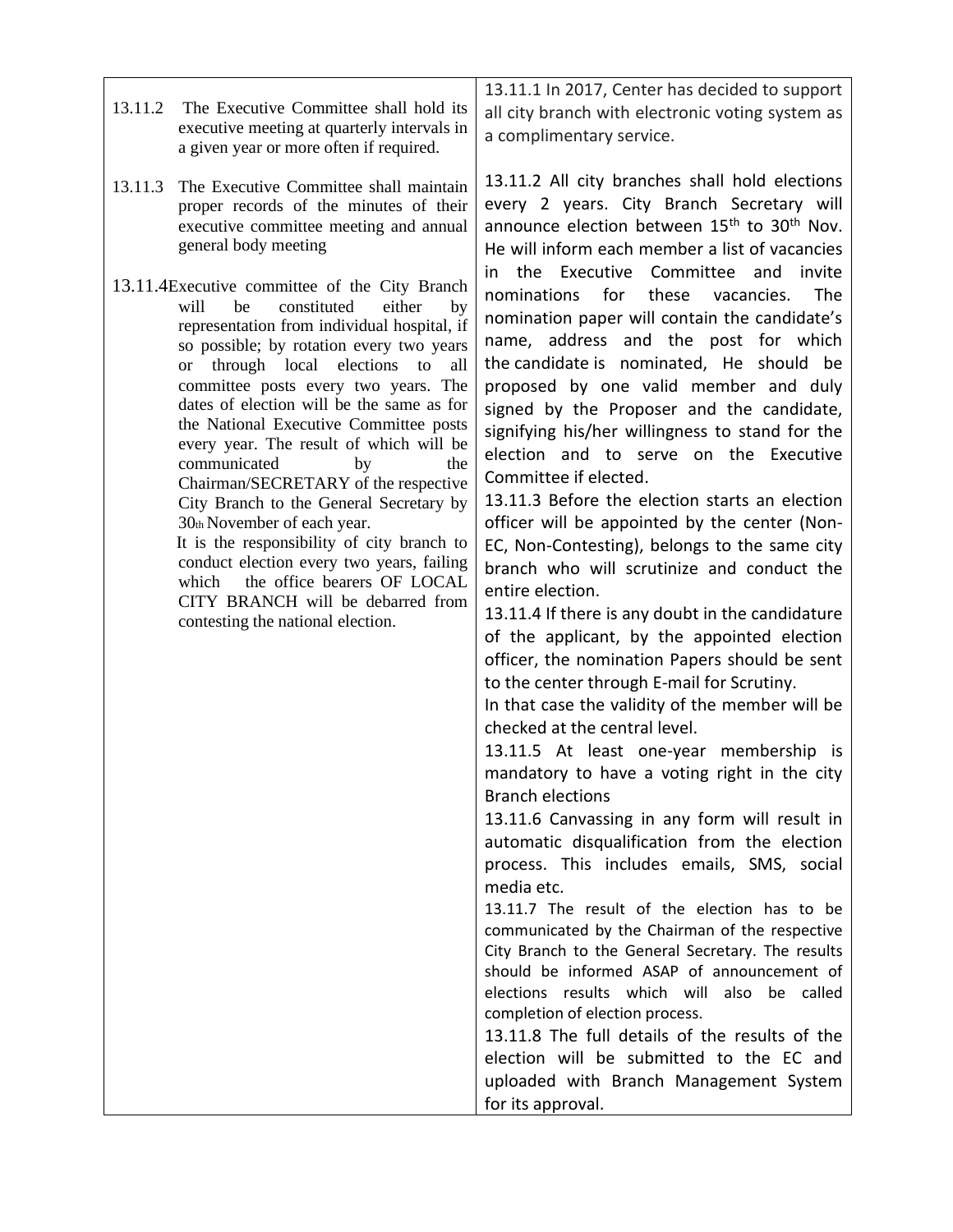| 13.11.9 The result of the elections should be           |
|---------------------------------------------------------|
| announced in a general body meeting of the              |
| city branch.                                            |
| 13.11.10 It shall be mandatory for all office           |
| bearers to sign the declaration about No                |
|                                                         |
| Conflict of Interest with the society within next       |
| 30 days.                                                |
| 13.11.11 No office bearer of the branch shall hold      |
| office for the same post for more than 2 terms. The     |
| Chairman can hold only one term of 2 years.             |
| Second time contesting for the post of                  |
| secretary and chairman is not allowed.                  |
| 13.11.12 No member is entitled to stay for              |
| more than eight years in the Executive Body of          |
| City Branch (Inclusive of all - chairmanship and        |
| secretary ship)                                         |
| 13.11.13 At a time one member can only                  |
|                                                         |
| contest for one post only.                              |
| The post for which the member is contesting             |
| has to be declared and published at least one           |
| month in advance.                                       |
| Interchange/<br>Modification/<br>Internal               |
| arrangements amongst EC are strictly not                |
| permitted for any post. Elected member is only          |
| eligible for the post which he has declared and         |
| contested for.                                          |
| 13.11.14<br>member<br>contest<br>$\mathsf{A}$<br>cannot |
| simultaneously for more than one office-                |
| bearers post.                                           |
| 13.11.15 There is no post like chairman elect           |
|                                                         |
| or past chairman in the city branch.                    |
| After completion of eight years in the EC of            |
| city branch one can only contest for the                |
| National Election if he wishes. However, any            |
| member from city branch is free to contest for          |
| National Elections anytime if he/she fulfils the        |
| Constitutional requirement of ISCCM National.           |
| In case of a vacancy arising out of an                  |
| uncontested position, fresh nominations shall           |
| be invited by the city branch Secretary.                |
| 13.11.16 Any vacant seat arising in the                 |
| executive<br>committee<br>the<br>because<br>οf          |
|                                                         |
| resignation or other causes will be filled with         |
| the due information and permission of the               |
| center. The process can be show of hands or             |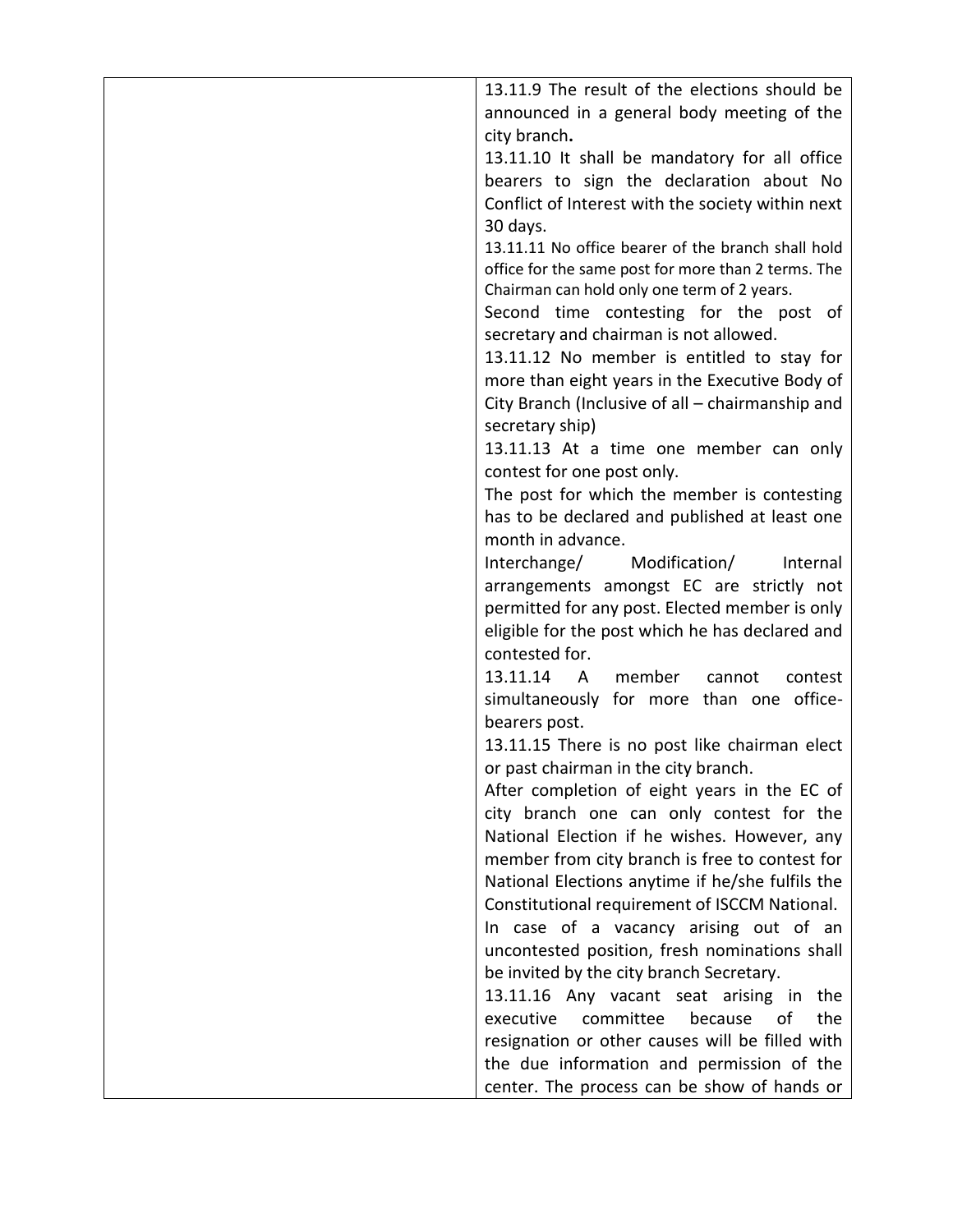| voice votes in the city branch general body<br>meeting. A proper notification for the same<br>has to be given at least one month in advance.<br>SPECIAL SITUATION: (Approval right remains with<br><b>National President and Secretary)</b>                                                                                                                                                                                                                                                                                                                                                                                                                                                                                                                                                                                                                                                                                                                                                                                                                                                                                                                                                                                                                                                                                                                                                                                                                                               |
|-------------------------------------------------------------------------------------------------------------------------------------------------------------------------------------------------------------------------------------------------------------------------------------------------------------------------------------------------------------------------------------------------------------------------------------------------------------------------------------------------------------------------------------------------------------------------------------------------------------------------------------------------------------------------------------------------------------------------------------------------------------------------------------------------------------------------------------------------------------------------------------------------------------------------------------------------------------------------------------------------------------------------------------------------------------------------------------------------------------------------------------------------------------------------------------------------------------------------------------------------------------------------------------------------------------------------------------------------------------------------------------------------------------------------------------------------------------------------------------------|
| 13.11.17 In case of small branches, with prior<br>approval from center, the members of the local EC<br>can continue to function in case two thirds of the<br>life members of the local branch pass a resolution<br>stating this and send it to the center. With this<br>provision the Chairman can continue for no longer<br>than 3 terms. The immediate past chairman and<br>secretary will be ex-officio members of the next EC<br>of the branch.<br>13.11.18 If elections are not held as per<br>constitution, the previous executive committee of<br>the branch will stand dissolved automatically<br>without any notice.<br>13.11.19 Non-compliant<br>branches<br>will<br>be<br>suspended by the National executive committee. If<br>any branch, thus suspended, will have to re-apply<br>for re-<br>recognition to National<br>executive<br>committee.<br>13.11.20 The National<br>Executive Committee<br>alternatively (over and above clause) reserves the<br>rights to dissolve the city branch or only dismiss<br>the office bearers of the City Branch with caretaker<br>office bearers in their place till fresh elections are<br>held (within three months) should clause for<br>election be not complied for a consecutive period<br>of two years.<br>These dismissed office bearers will not be eligible<br>for re-election to any executive / academic<br>committee posts in the City Branches or National<br>Executive Committee of ISCCM for a period of four<br>years. |
| <b>13.12 ELECTION DISPUTES</b><br>13.12.1 Any complaint pertaining to any<br>process of election must be lodged with the<br>Secretary or President<br>General<br><b>ISCCM</b><br>National. The complaint must accompany<br>appropriate evidence related to irregularity<br>and also a letter mentioning the details of<br>irregularity and also containing signature of<br>2/3rd of the branch members.                                                                                                                                                                                                                                                                                                                                                                                                                                                                                                                                                                                                                                                                                                                                                                                                                                                                                                                                                                                                                                                                                   |